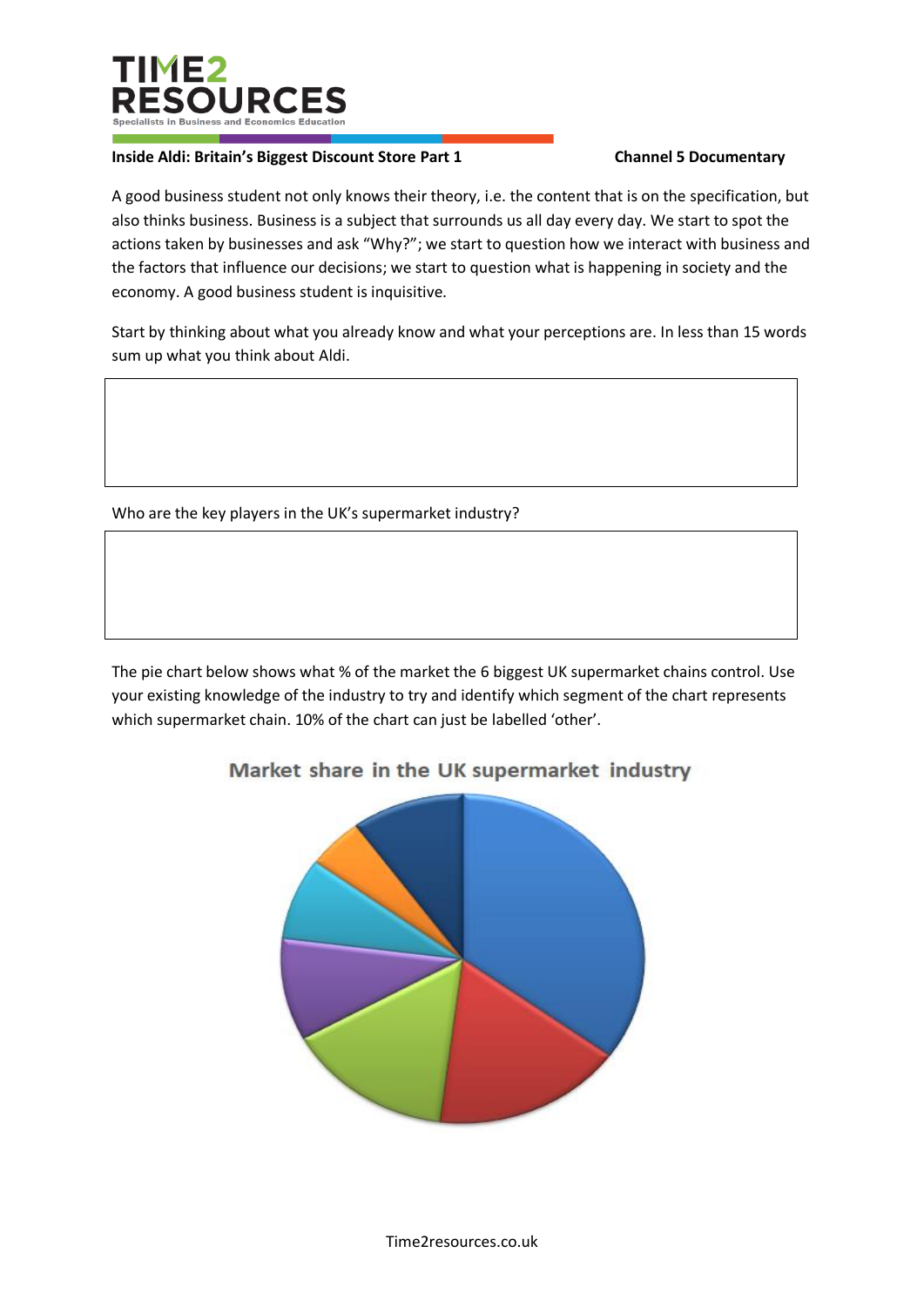

Check your answer, Supermarkets. [https://drive.google.com/open?id=1ebzCf6\\_2Uu7rNbUmBAJ-ayEWMyhHy-Rv](https://drive.google.com/open?id=1ebzCf6_2Uu7rNbUmBAJ-ayEWMyhHy-Rv)

**Market share** is the % of an industry controlled by one business. In the example above we could say that:

is the dominant business in the UK supermarket industry with a market share of \_\_\_\_ %. We call this application, applying our knowledge to a specific business or industry.

We would describe the industry as competitive. What do you think this means?

A business will therefore take actions to try and gain market share by having a **competitive advantage**. This means a feature or features of the business that allows it to perform better than others in the industry. Watch the first part (approx. 15 mins.) of the Channel 5 documentary "Inside Aldi". Draw a spider diagram to show any actions that you think Aldi takes to gain a competitive advantage.

\_\_\_\_\_\_\_\_\_\_\_\_\_\_\_\_\_\_\_\_\_\_\_\_\_\_\_\_\_\_\_\_\_\_\_\_\_\_\_\_\_\_\_\_\_\_\_\_\_\_\_\_\_\_\_\_\_\_\_\_\_\_\_\_\_\_\_\_\_\_\_\_\_\_\_\_\_\_\_\_\_\_ \_\_\_\_\_\_\_\_\_\_\_\_\_\_\_\_\_\_\_\_\_\_\_\_\_\_\_\_\_\_\_\_\_\_\_\_\_\_\_\_\_\_\_\_\_\_\_\_\_\_\_\_\_\_\_\_\_\_\_\_\_\_\_\_\_\_\_\_\_\_\_\_\_\_\_\_\_\_\_\_\_\_

<https://www.channel5.com/show/inside-aldi-britains-biggest-budget-supermarket/>



Whilst watching this video you were introduced to some key business concepts.

The **marketing mix** is the combination of elements of marketing that are used to influence customers buying habits. The four Ps of the marketing mix are product, place, price and promotion.